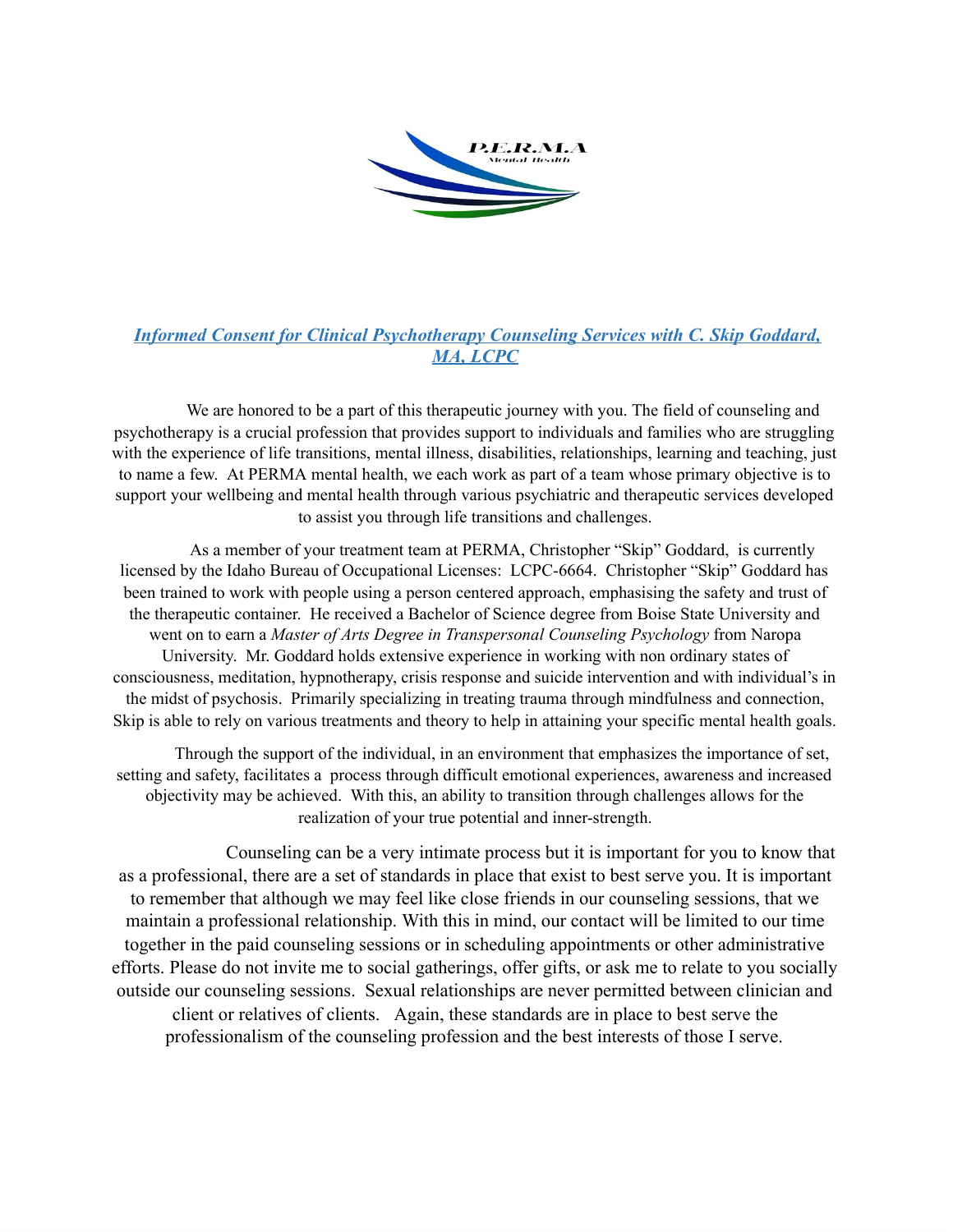## Risks and Benefits of Counseling

Counseling is not easily described in general statements as you've seen from my theory on counseling above, and it varies depending on the personalities of the therapist and client, and the particular struggles you bring forward. There are many different methods used to deal with the problems that you hope to address. I will always do my best to explain any methods I may use and to answer questions along the way. The only way for counseling to work is if we communicate. Counseling is not like a medical doctor visit. Instead, it calls for a very active effort on your part. In order for the counseling to be most successful, you will have to work on things talked about both during your sessions and sometimes at home.

Counseling can have benefits and risks. Since therapy often involves discussing unpleasant aspects of your life, you may experience uncomfortable feelings like sadness, guilt, anger, frustration, loneliness, and helplessness. On the other hand, counseling has also been shown to have benefits for people who go through it. Therapy often leads to better relationships, solutions to specific problems, significant reductions in feelings of distress, greater life satisfaction. But there are no guarantees of what you will experience.

All clients have the right to be informed of the goals and purposes, limitations, possible risks, and the benefits of services to be performed. Goals of treatment and procedures to be used will be agreed upon by the client and provider through the signatures on the treatment plan. You are encouraged to ask questions and have the right to have such questions answered in terms clearly understandable.

### **Minors**

Parental involvement in mental health treatment is critical for children to make progress toward their goals. Therefore I require parents or guardians of children under the age of 18 to sign all required documents and be available for regular consultation to discuss progress, barriers, and exchange information on the child's status. Failure to cooperate could result in the termination of services for the child.

# Alternatives to Counseling

At Perma health a number of services may be available to you. Some typical examples include: medication management with a licensed medical professional, support and process groups, exercise/nutrition and other natural methods, and psychedelic assisted psychotherapy. Other agencies may provide community based rehabilitation services, case management, and parenting classes. We can discuss options together and I will assist you in a referral if needed.

### Right to Refuse Services:

Your informed consent is required to receive treatment of any kind. Unless you are under involuntary or court ordered counseling, you have the right to refuse treatment and services at any time. Please note that if you are court ordered, a disclosure of this termination will most likely be given to the courts.

## **Appointments**

The amount of and length of counseling varies from person to person. Sessions are 30-60 minutes in duration, with 45 minute sessions being the standard. Of course if you find yourself in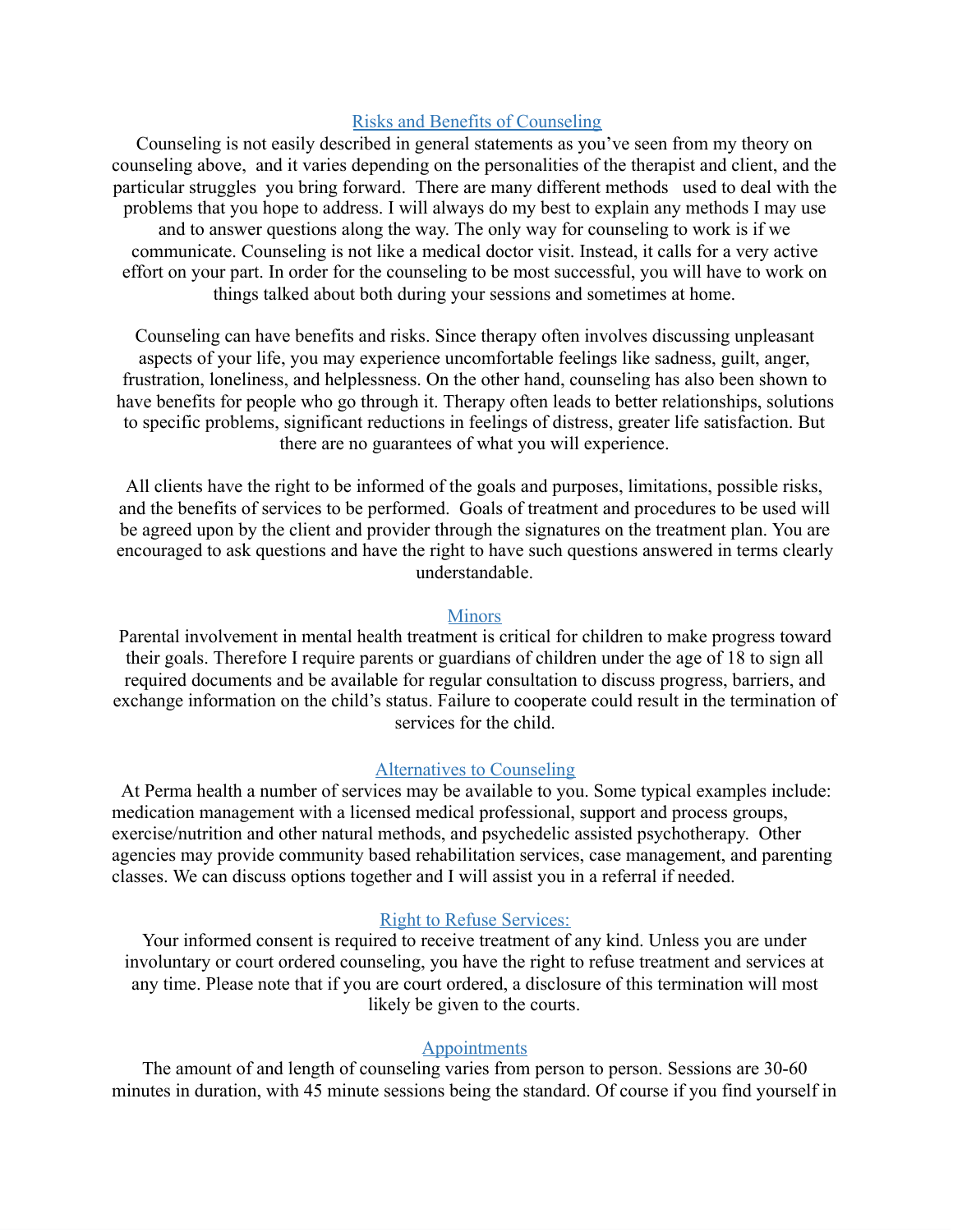a very difficult and emotionally challenging time, an increase in counseling services is always available and a crisis treatment plan would be devised to ensure your safety and well-being. Generally the first few sessions will be an evaluation period. As your treating clinician, I will be working with you to establish goals and to develop a treatment plan.

# **Confidentiality**

I will keep confidential everything you say to me with a few exceptions. While the right to privacy binds all providers of mental health services, there are limitations. Some specific limitations of confidentiality are:

- o When the client waives their right to privacy and gives written consent (involves you completing a release of information)
- o When, based on sound clinical judgment, disclosure is required to prevent clear and imminent danger to yourself or others
- o In matters affecting the welfare or abuse of children or other vulnerable populations
- o When ordered by an official of the court as required by law; I will always consult with my own legal expert on how best to navigate legal proceedings to ensure only what is mandatory is being disclosed.

HIPAA- from the HHS. Gov website: The U.S. Department of Health and Human Services ("HHS") issued the Privacy Rule to implement the requirement of the Health Insurance Portability and Accountability Act of 1996 ("HIPAA"). 1 The Privacy Rule standards address the use and disclosure of individuals' health information—called "protected health information" by organizations subject to the Privacy Rule  $\sim$  called "covered entities," as Ill as standards for individuals' privacy rights to understand and control how their health information is used. Within HHS, the Office for Civil Rights ("OCR") has responsibility for implementing and enforcing the Privacy Rule with respect to voluntary compliance activities and civil money penalties. A major goal of the Privacy Rule is to assure that individuals' health information is properly protected while allowing the flow of health information needed to provide and promote high quality health care and to protect the public's health and well-being.

Your protected health information means health information, including your demographic information, collected from you and created or received by your physician, nurse practitioner, psychologist, therapist, case manager, psychosocial rehabilitation specialist, other treatment staff, another healthcare provider, a health plan, employer, or a healthcare clearinghouse. This protected health information relates to your past, present, or future physical or mental condition and identifies you, or there is a reasonable basis to believe the information may identify you.

Again, I am required by law to protect the privacy of your information, provide you with this notice about information practices, follow the information practices that are described in this consent, and obtain your acknowledgement of receipt of this notice.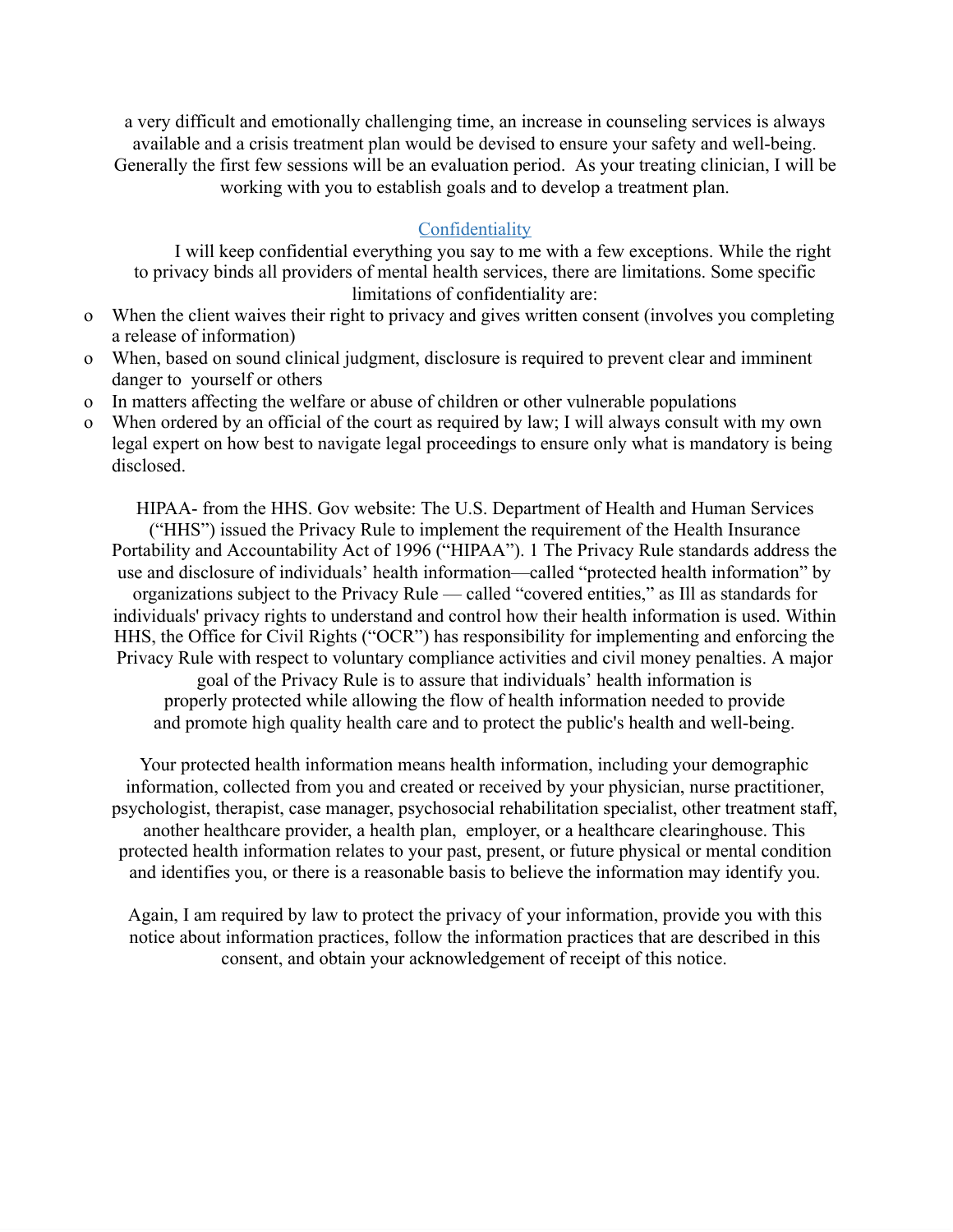# **Client Rights**

Each person receiving services designated under these rules shall be ensured the following rights:

- 1. Idaho Code Sections 66-412 and 66-413, Idaho Code, provides the following rights:
- a. Humane care and treatment; and
- b. Not be put in isolation; and
- c. Be free of mechanical restraints, unless necessary for the safety of that person or for the safety of others; and
- d. Be free of mental and physical abuse; and
- e. Voice grievances and recommend changes in policies or services being offered; and
- f. Practice his/her own religion; and
- g. Wear his/her own clothing and to retain and use personal possessions; and
- h. Be informed of his medical and habilitative condition, of services available and the charges for the services; and
- i. Reasonable access to all records concerning him/her-self; and
- j. **Refuse services**; and
- k. Exercise all civil rights, unless limited by prior court order.
- 2. Additional Client Rights include the right to:
	- a. Privacy and confidentiality; and
	- b. Be treated in a courteous manner;
	- c. Be free from discrimination based upon race, color, sex, national origin, disability, religion, age, sexual orientation or gender identity; and
	- d. Receive a response from the agency to any request made within a reasonable time frame; and
	- e. Receive services which enhance the client's social image and personal competencies and, whenever possible, promote inclusion in the community; and
	- f. All other rights established by law; and
	- g. Be protected from harm.

# Records, Copies and Case Notes-

This typically involves a note that gives a brief description of the session, treatment progress, goals, etc. You have the right to look at and/or get a copy of health information about you that has been generated by me. I am not allowed to provide you with records that I did not myself generate. I may limit your access to your personal information if I determine that providing the information could possibly harm you or another person. If you request copies, I will charge you only normal photocopy fees. You also have the right to receive a list of instances where I have disclosed health information about you for reasons other than treatment, payment, or related administrative purposes. If you believe that information in your record is incorrect or if important information is missing, you have the right to request that I correct the existing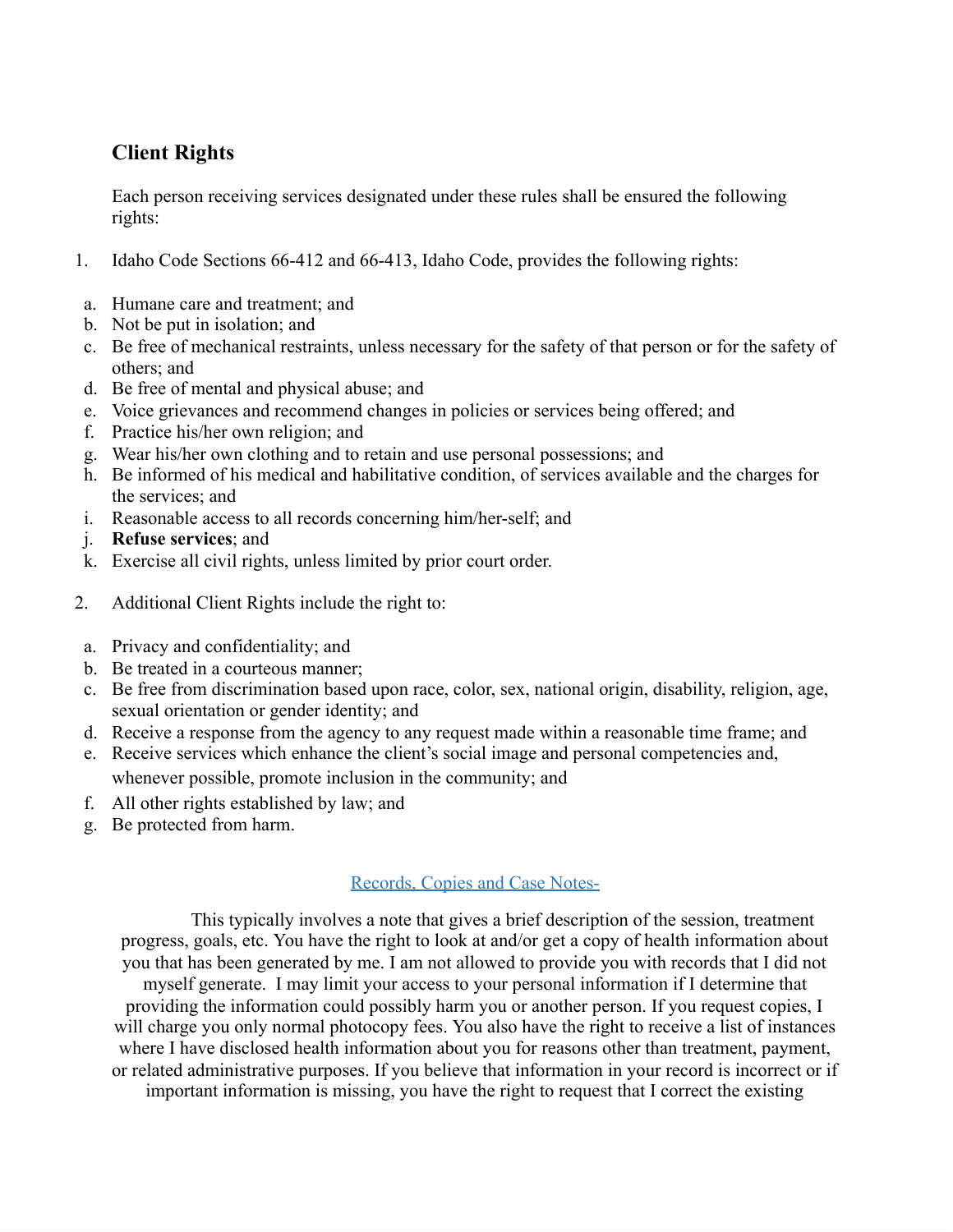information and/or add the missing information. I may decline your request to amend the record for certain reasons including if you ask us to change information that I did not create.

By Idaho Code, I will maintain all your records in a locked and secure area for 7 years starting your last documented appointment.

### **Complaints**

Complaints and concerns should initially be discussed with your provider. Your safety, confidentiality and wellbeing are my top priority. If you find that you are dissatisfied with my services, please let me know. Additionally, if you are concerned I have violated your privacy rights, if you disagree with a decision made regarding your records or if you feel an ethical violation has occurred, please contact Idaho Bureau of Occupational Licensing at (208) 334-3233 to file a complaint directly with the board. Steps for this process are included on their website.

## Financial Arrangements

If you expect to use insurance to obtain reimbursement for services, please check your current coverage carefully. Call the phone number on your card and ask about your mental health benefits. At Perma, our front office staff may assist you with this process. Some insurance plans require advance authorization before they will reimburse for mental health services. Often they will only pre-approve a limited number of sessions, and it will be necessary to seek approval if additional sessions are needed. Please remember that you, and not your insurance company or a third party payer, are responsible for full payment of the fee. I will provide you a receipt of payment and services monthly or sooner if you notify me of an alternative option.

### Cancellation

We will make all efforts to be there for your appointment and, in turn, expect you will do the same. When you make an appointment, we reserve that time specifically for you. You are requested to notify Perma as soon as possible, but no later than 24 hours in advance, if you need to cancel or reschedule an appointment. A \$50.00 is applied to each account for missed appointments.

### Permission and consent to treatment

I acknowledge that it is my choice to participate in mental health treatment (or have my child participate). I will take responsibility for my treatment and will be prepared and ready for each session.